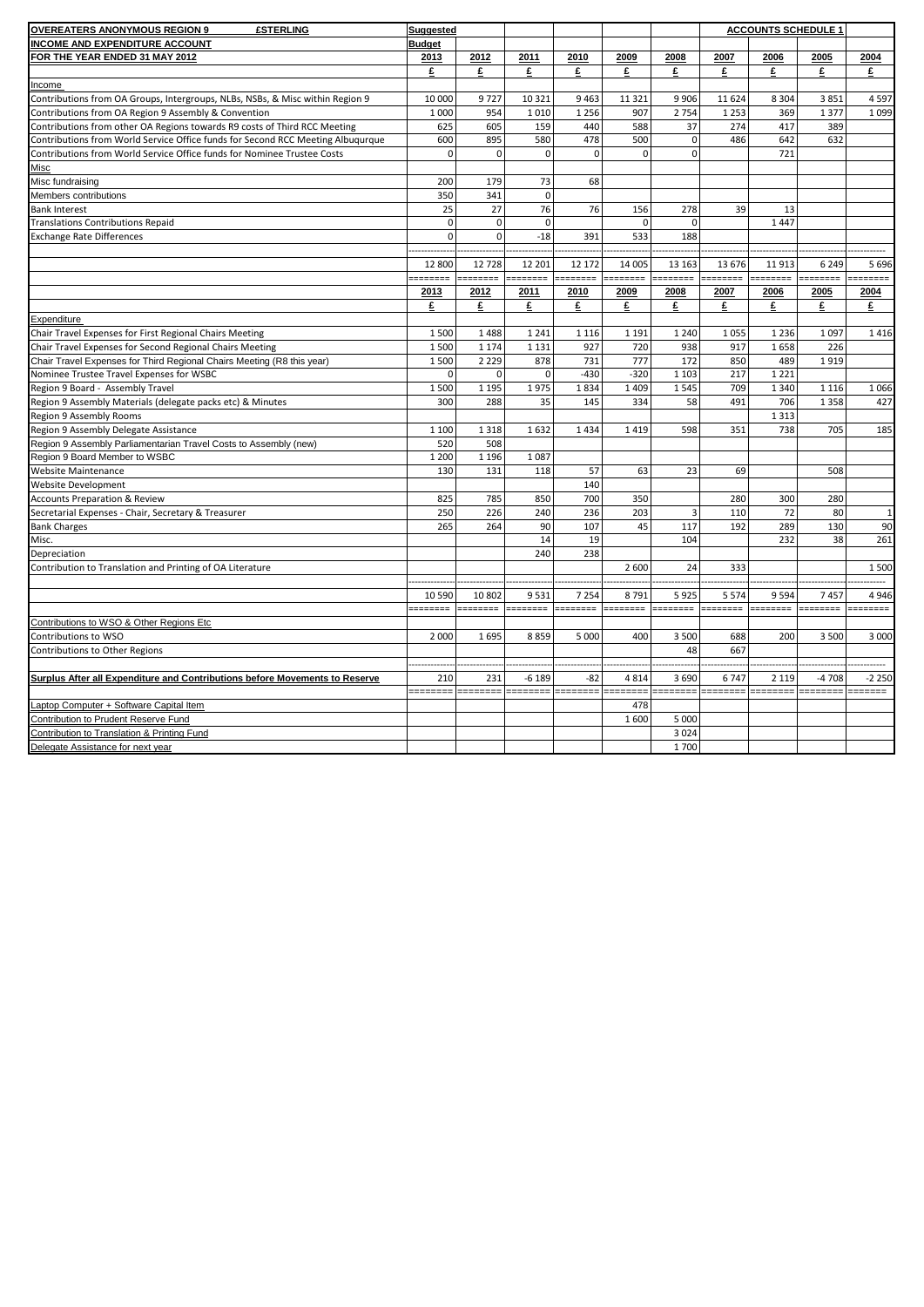| <b>OVEREATERS ANONYMOUS REGION 9</b><br><b>EURO</b><br><b>RATE</b>                                                                                         | 1,18                | 1,18                | 1,18               | 1,25     | 1,25     | 1,40           | 1,40     | 1,40           | 1,40     | 1,40         |
|------------------------------------------------------------------------------------------------------------------------------------------------------------|---------------------|---------------------|--------------------|----------|----------|----------------|----------|----------------|----------|--------------|
| <b>INCOME AND EXPENDITURE ACCOUNT</b>                                                                                                                      | <b>Budget</b>       |                     |                    |          |          |                |          |                |          |              |
| FOR THE YEAR ENDED 31 MAY 2012                                                                                                                             | 2013                | 2012                | 2011               | 2010     | 2009     | 2008           | 2007     | 2006           | 2005     | 2004         |
|                                                                                                                                                            | Euro                | Euro                | Euro               | Euro     | Euro     | Euro           | Euro     | Euro           | Euro     | Euro         |
| Income                                                                                                                                                     |                     |                     |                    |          |          |                |          |                |          |              |
| Contributions from OA Groups, Intergroups, NLBs, NSBs, & Misc within Region 9                                                                              | 11 800              | 11 478              | 12 179             | 11829    | 14 15 1  | 13 8 68        | 16 274   | 11 6 26        | 5 3 9 1  | 6436         |
| Contributions from OA Region 9 Assembly & Convention                                                                                                       | 1 1 8 0             | 1 1 2 6             | 1 1 9 2            | 1570     | 1 1 3 4  | 3856           | 1754     | 517            | 1928     | 1539         |
| Contributions from other OA Regions towards Region 9 costs                                                                                                 | 738                 | 714                 | 188                | 550      | 735      | 52             | 384      | 584            | 545      |              |
|                                                                                                                                                            | 708                 |                     |                    | 598      | 625      |                | 680      |                | 885      |              |
| Contributions from World Service Office funds for Second RCC Meeting Albuqurque<br>Contributions from World Service Office funds for Nominee Trustee Costs | $\mathbf 0$         | 1056<br>$\mathbf 0$ | 684<br>$\mathbf 0$ |          |          |                |          | 899<br>1 0 0 9 |          |              |
|                                                                                                                                                            |                     |                     |                    |          |          |                |          |                |          |              |
| Misc                                                                                                                                                       |                     |                     |                    | 85       |          |                |          |                |          |              |
| Misc fundraising                                                                                                                                           | 236                 | 211                 | 86<br>$\Omega$     |          |          |                |          |                |          |              |
| Members contributions                                                                                                                                      | 413                 | 402                 |                    |          |          |                |          |                |          |              |
| <b>Bank Interest</b>                                                                                                                                       | 30                  | 32                  | 90                 | 95       | 195      | 389            | 55       | 18             |          |              |
| <b>Translations Contributions Repaid</b>                                                                                                                   | $\mathbf 0$         | $\mathbf 0$         | $\mathbf 0$        |          |          |                |          | 2026           |          |              |
| <b>Exchange Rate Differences</b>                                                                                                                           | $\mathbf{0}$        | $\mathbf 0$         | $-21$              | 489      | 666      | 263            |          |                |          |              |
|                                                                                                                                                            |                     |                     |                    |          |          |                |          |                |          |              |
|                                                                                                                                                            | 15 104              | 15 0 19             | 14 3 9 7           | 15 2 15  | 17 506   | 18 4 28        | 19 14 6  | 16 678         | 8749     | 7974         |
|                                                                                                                                                            | eessess             | -------             | =======            | 1000000  | :======= | =======        | -------- | =======        | :======= | =======      |
|                                                                                                                                                            | 2013                | 2012                | 2011               | 2010     | 2009     | 2008           | 2007     | 2006           | 2005     | 2004         |
|                                                                                                                                                            | Euro                | <u>Euro</u>         | Euro               | Euro     | Euro     | Euro           | Euro     | Euro           | Euro     | <u>Euro</u>  |
| Expenditure                                                                                                                                                |                     |                     |                    |          |          |                |          |                |          |              |
| Chair Travel Expenses for First Regional Chairs Meeting                                                                                                    | 1770                | 1756                | 1464               | 1 3 9 5  | 1489     | 1736           | 1477     | 1730           | 1536     | 1982         |
| Chair Travel Expenses for Second Regional Chairs Meeting                                                                                                   | 1770                | 1 3 8 5             | 1 3 3 5            | 1 1 5 9  | 900      | 1 3 1 3        | 1 2 8 4  | 2 3 2 1        | 316      |              |
| Chair Travel Expenses for Third Regional Chairs Meeting                                                                                                    | 1770                | 2 6 3 0             | 1036               | 914      | 971      | 241            | 1 1 9 0  | 685            | 2 6 8 7  |              |
| Nominee Trustee Travel Expenses for WSBC                                                                                                                   | $\mathbf{0}$        | $\mathbf 0$         | $\mathbf 0$        | $-538$   | $-400$   | 1544           | 304      | 1709           |          |              |
| Region 9 Board - Assembly Travel                                                                                                                           | 1770                | 1410                | 2 3 3 1            | 2 2 9 3  | 1761     | 2 1 6 3        | 993      | 1876           | 1562     | 1492         |
| Region 9 Assembly Materials (delegate packs etc) & Minutes                                                                                                 | 354                 | 340                 | 41                 | 181      | 418      | 81             | 687      | 988            | 1901     | 598          |
| Region 9 Assembly Rooms                                                                                                                                    | $\mathbf 0$         | $\mathbf 0$         | $\mathbf 0$        |          |          |                |          | 1838           |          |              |
| Region 9 Assembly Delegate Assistance                                                                                                                      | 1 2 9 8             | 1 5 5 5             | 1926               | 1793     | 1774     | 837            | 491      | 1033           | 987      | 259          |
| Region 9 Assembly Parliamentarian Travel Costs to Assembly (new)                                                                                           | 614                 | 599                 | $\mathbf{0}$       |          |          |                |          |                |          |              |
| Region 9 Board Member to WSBC (new)                                                                                                                        | 1416                | 1411                | 1 2 8 3            |          |          |                |          |                |          |              |
| Website Maintenance                                                                                                                                        | 153                 | 155                 | 139                | 71       | 79       | 32             | 97       |                | 711      |              |
| <b>Website Development</b>                                                                                                                                 | $\mathsf{O}\xspace$ | $\mathbf 0$         | $\mathbf 0$        | 175      |          |                |          |                |          |              |
| <b>Accounts Preparation &amp; Review</b>                                                                                                                   | 974                 | 926                 | 1 0 0 3            | 875      |          |                | 392      | 420            | 392      |              |
| Secretarial Expenses - Chair, Secretary & Treasurer                                                                                                        | 295                 | 267                 | 283                | 295      | 254      | $\overline{4}$ | 154      | 101            | 112      | $\mathbf{1}$ |
| <b>Bank Charges</b>                                                                                                                                        | 313                 | 312                 | 106                | 134      | 56       | 164            | 269      | 405            | 182      | 126          |
| Misc.                                                                                                                                                      | $\mathbf{0}$        | $\mathbf 0$         | 17                 | 24       |          | 146            |          | 325            | 53       | 365          |
| Depreciation                                                                                                                                               |                     | $\mathbf 0$         | 283                | 298      |          |                |          |                |          |              |
| Contribution to Translation and Printing of OA Literature                                                                                                  | $\mathbf 0$         | $\mathbf 0$         | $\Omega$           |          | 3 2 5 0  | 34             | 466      |                |          | 2 100        |
|                                                                                                                                                            |                     |                     |                    |          |          |                |          |                |          |              |
|                                                                                                                                                            | 12 4 9 6            | 12 746              | 11 247             | 9068     | 10 551   | 8 2 9 5        | 7804     | 13 4 32        | 10 440   | 6924         |
|                                                                                                                                                            | --------            | ========            | --------           | ======== | ======== | -------        | ======== | .              | -------- | ========     |
| Contributions to WSO & Other Regions Etc                                                                                                                   |                     |                     |                    |          |          |                |          |                |          |              |
| Contributions to WSO                                                                                                                                       | 2 3 6 0             | 2 0 0 0             | 10 4 5 4           | 6 2 5 0  | 500      | 4 900          | 963      | 280            | 4 9 0 0  | 4 200        |
| Contributions to Other Regions                                                                                                                             | $\mathbf{0}$        | $\mathbf 0$         | 0                  |          |          | 67             | 934      |                |          |              |
|                                                                                                                                                            |                     |                     |                    |          |          |                |          |                |          |              |
| Surplus After all Expenditure and Contributions before Movements to Reserve                                                                                | 248                 | 273                 | $-7303$            | $-103$   | 6 4 5 5  | 5 1 6 6        | 9 4 4 6  | 2 9 6 7        | $-6591$  | $-3150$      |
|                                                                                                                                                            | ======              |                     |                    | -------  |          | =======        | ======== | --------       |          | ======       |
| Laptop Computer + Software Capital Item                                                                                                                    |                     |                     |                    |          | 598      |                |          |                |          |              |
| <b>Contribution to Prudent Reserve Fund</b>                                                                                                                |                     |                     |                    |          | 2 0 0 0  | 7 000          |          |                |          |              |
| Contribution to Translation & Printing Fund                                                                                                                |                     |                     |                    |          |          | 4 2 3 4        |          |                |          |              |
| Delegate Assistance for next year                                                                                                                          |                     |                     |                    |          |          | 2 3 8 0        |          |                |          |              |
|                                                                                                                                                            |                     |                     |                    |          |          |                |          |                |          |              |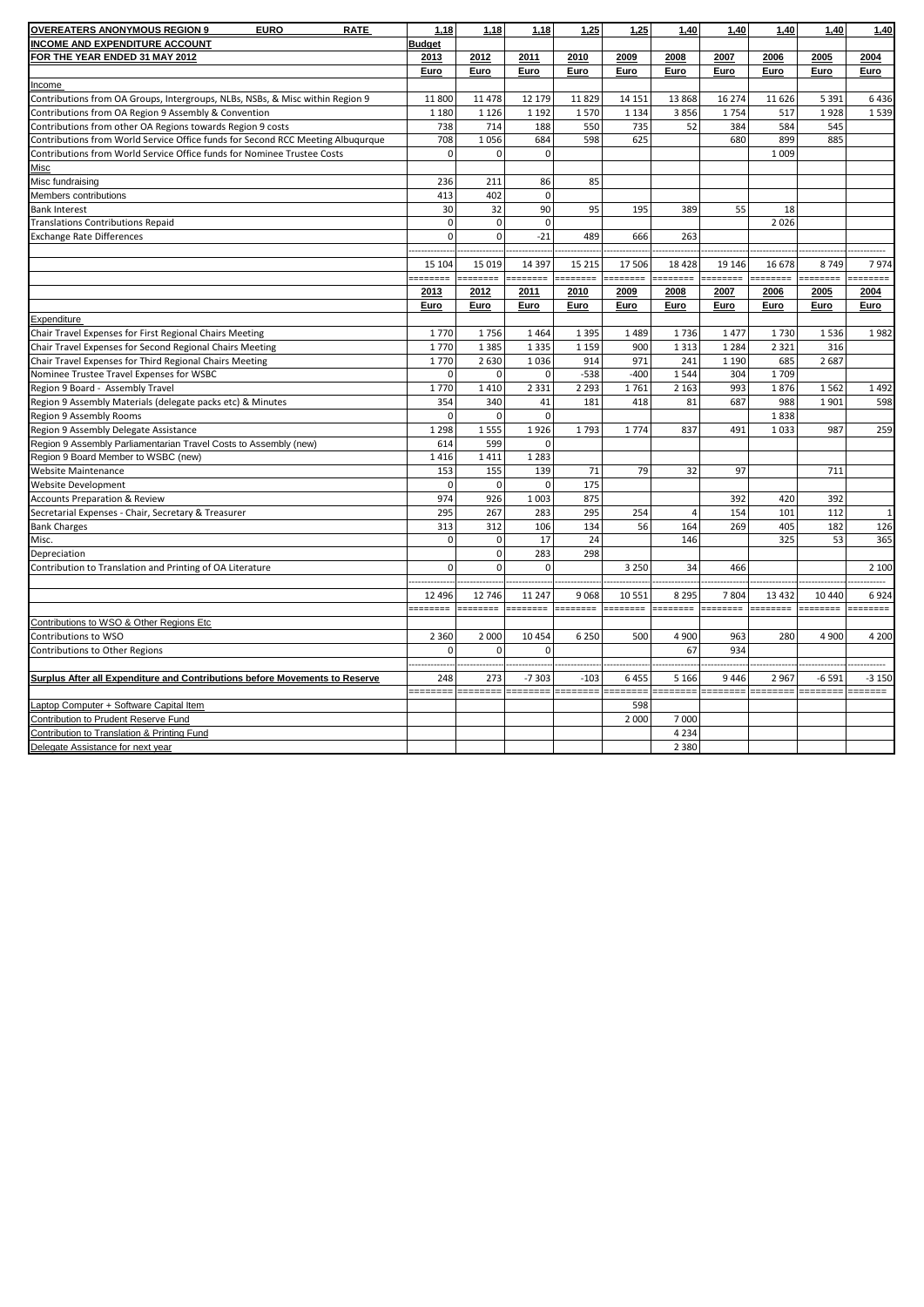| <b>OVEREATERS ANONYMOUS REGION 9</b><br><b>£STERLING</b>                        |                  |                |                |             | <b>ACCOUNTS SCHEDULE 2</b> |  |  |
|---------------------------------------------------------------------------------|------------------|----------------|----------------|-------------|----------------------------|--|--|
| <b>ACTUAL TRANSACTIONS IN COMPARISON TO BUDGET</b>                              | <b>Actual to</b> |                |                | Memo        |                            |  |  |
| FOR THE YEAR ENDED 31 MAY 2012                                                  | <b>Budget</b>    | Actual         | <b>Budget</b>  | Actual      |                            |  |  |
|                                                                                 | 2012             | 2012           | 2012           | 2011        |                            |  |  |
|                                                                                 | £                | £              | £              | £           |                            |  |  |
| Income                                                                          |                  |                |                |             |                            |  |  |
| Contributions from OA Groups, Intergroups, NLBs, NSBs, & Misc within Region 9   | $-273$           | 9727           | 10 000         | 10 3 21     |                            |  |  |
| Contributions from OA Region 9 Assembly & Convention                            | $-46$            | 954            | 1 0 0 0        | 1010        |                            |  |  |
| Contributions from other OA Regions towards Region 9 costs                      | 5                | 605            | 600            | 159         |                            |  |  |
| Contributions from World Service Office funds for Second RCC Meeting Albuqurque | 395              | 895            | 500            | 580         |                            |  |  |
| Contributions from World Service Office funds for Nominee Trustee Costs         | $\Omega$         | $\mathbf 0$    | $\Omega$       | $\mathbf 0$ |                            |  |  |
| <b>Misc</b>                                                                     |                  |                |                |             |                            |  |  |
| Misc fundraising                                                                | 179              | 179            |                | 73          |                            |  |  |
| Members contributions                                                           | 341              | 341            |                | $\mathbf 0$ |                            |  |  |
| <b>Bank Interest</b>                                                            | $-48$            | 27             | 75             | 76          |                            |  |  |
| <b>Translations Contributions Repaid</b>                                        | $\mathbf 0$      | $\mathbf 0$    |                | $\mathbf 0$ |                            |  |  |
| <b>Exchange Rate Differences</b>                                                | $\Omega$         | $\overline{0}$ |                | $-18$       |                            |  |  |
|                                                                                 |                  |                |                |             |                            |  |  |
|                                                                                 | 553              | 12 728         | 12 175         | 12 201      |                            |  |  |
|                                                                                 | .                | =======        | --------       | ========    |                            |  |  |
| Expenditure                                                                     |                  |                |                |             |                            |  |  |
| Chair Travel Expenses for First Regional Chairs Meeting                         | 188              | 1488           | 1 3 0 0        | 1 2 4 1     |                            |  |  |
| Chair Travel Expenses for Second Regional Chairs Meeting                        | $-26$            | 1 1 7 4        | 1 2 0 0        | 1 1 3 1     |                            |  |  |
| Chair Travel Expenses for Third Regional Chairs Meeting                         | 929              | 2 2 2 9        | 1 3 0 0        | 878         |                            |  |  |
| Nominee Trustee Travel Expenses for WSBC                                        | $\Omega$         | $\mathbf 0$    | $\mathbf 0$    | $\mathbf 0$ |                            |  |  |
| Region 9 Board - Assembly Travel                                                | $-605$           | 1 1 9 5        | 1800           | 1975        |                            |  |  |
| Region 9 Assembly Materials (delegate packs etc) & Minutes                      | 188              | 288            | 100            | 35          |                            |  |  |
| Region 9 Assembly Rooms                                                         | $\Omega$         | $\Omega$       |                | $\mathbf 0$ |                            |  |  |
| Region 9 Assembly Delegate Assistance                                           | $-26$            | 1 3 1 8        | 1 3 4 4        | 1632        |                            |  |  |
| Region 9 Assembly Parliamentarian Travel Costs to Assembly (new)                | $-192$           | 508            | 700            | 0           |                            |  |  |
| Region 9 Board Member to WSBC (new)                                             | $-104$           | 1 1 9 6        | 1 3 0 0        | 1087        |                            |  |  |
| <b>Website Maintenance</b>                                                      | 11               | 131            | 120            | 118         |                            |  |  |
| <b>Website Development</b>                                                      | $\mathbf 0$      | $\mathbf 0$    |                | $\mathbf 0$ |                            |  |  |
| <b>Accounts Preparation &amp; Review</b>                                        | $-65$            | 785            | 850            | 850         |                            |  |  |
| Secretarial Expenses - Chair, Secretary & Treasurer                             | $-24$            | 226            | 250            | 240         |                            |  |  |
| <b>Bank Charges</b>                                                             | 164              | 264            | 100            | 90          |                            |  |  |
| Misc.                                                                           | $-200$           | $\mathbf{0}$   | 200            | 14          |                            |  |  |
| Depreciation                                                                    | $\mathbf{0}$     | $\mathbf{0}$   | $\overline{0}$ | 240         |                            |  |  |
| Translation and Printing of OA Literature                                       | $\Omega$         | $\Omega$       | $\Omega$       | $\mathbf 0$ |                            |  |  |
|                                                                                 |                  |                |                |             |                            |  |  |
|                                                                                 | 238              | 10 802         | 10 5 64        | 9531        |                            |  |  |
|                                                                                 | -------          |                | eeeeee         | =======     |                            |  |  |
| Contributions to WSO & Other Regions Etc                                        |                  | $\mathbf 0$    |                |             |                            |  |  |
| Contribution to WSO                                                             | $\mathbf 0$      | 1695           | 1695           | 8859        |                            |  |  |
| Contribution to Other Regions                                                   | $\Omega$         | $\overline{0}$ |                | $\mathbf 0$ |                            |  |  |
|                                                                                 |                  |                |                |             |                            |  |  |
|                                                                                 | 315              | 231            | -84            | $-6189$     |                            |  |  |
|                                                                                 | --------         | -------        | --------       | ========    |                            |  |  |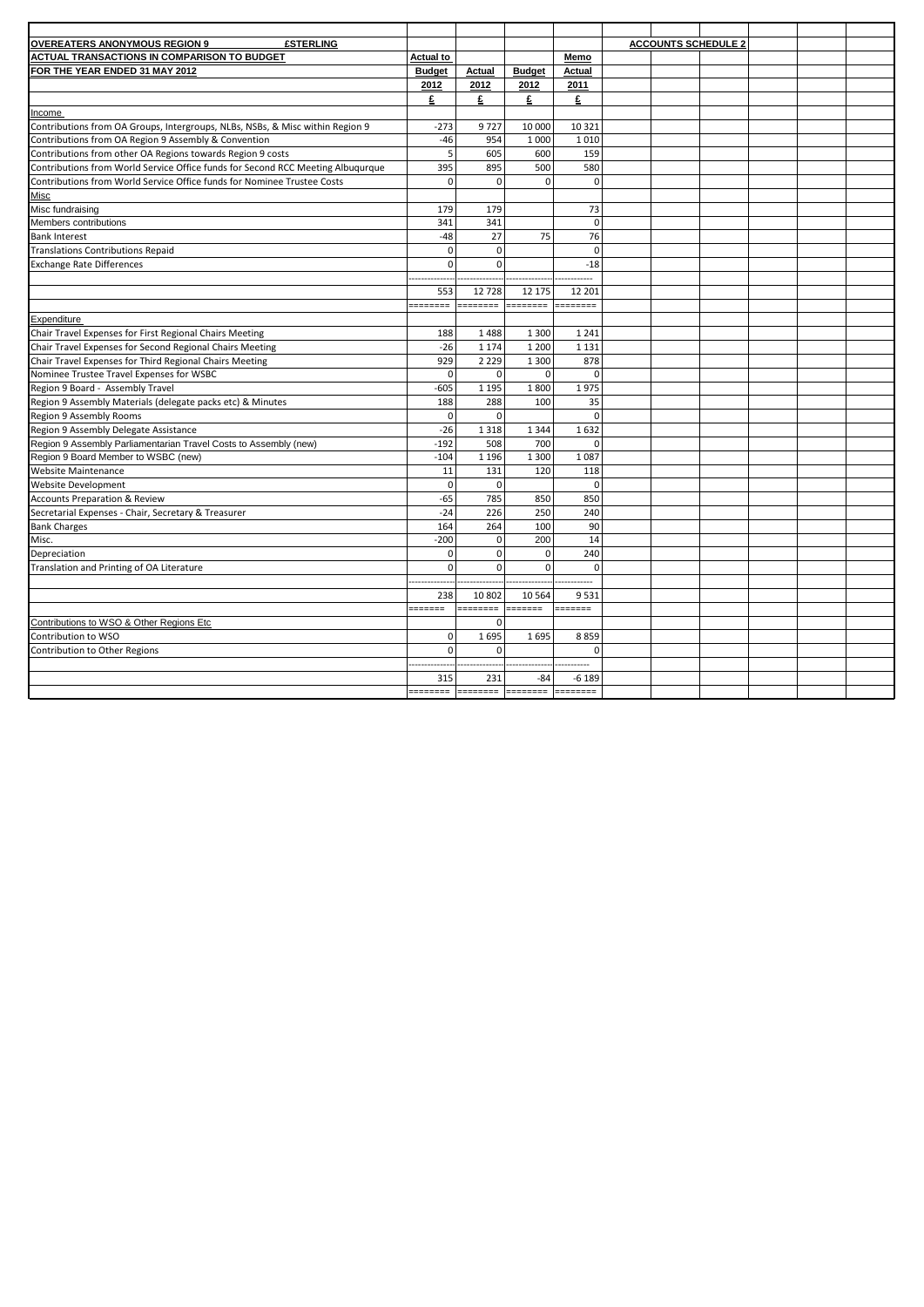| <b>OVEREATERS ANONYMOUS REGION 9</b><br><b>ACTUAL TRANSACTIONS IN COMPARISON TO BUDGET</b><br><b>Actual to</b><br>Memo<br>FOR THE YEAR ENDED 31 MAY 2012<br><b>Budget</b><br><b>Budget</b><br><b>Actual</b><br><b>Actual</b><br>2012<br>2012<br>2012<br>2011<br>Euro<br><b>Euro</b><br><b>Euro</b><br>Euro<br>Income<br>Contributions from OA Groups, Intergroups, NLBs, NSBs, & Misc within Region 9<br>$-322$<br>11 4 78<br>11 800<br>12 179<br>Contributions from OA Region 9 Ass & Conv Registration & 7th Tradition etc<br>$-54$<br>1 1 2 6<br>1 1 8 0<br>1 1 9 2<br>6<br>Contributions from other OA Regions towards Region 9 costs<br>714<br>708<br>188<br>Contributions from World Service Office funds for Second RCC Meeting Albuqurque<br>466<br>1056<br>590<br>684<br>Contributions from World Service Office funds for Nominee Trustee Costs<br>$\Omega$<br>$\mathbf 0$<br>$\Omega$<br>$\mathbf 0$<br><b>Misc</b><br>211<br>Misc fundraising<br>211<br>86<br>Members contributions<br>402<br>402<br>$\mathbf 0$<br>$-57$<br>32<br>90<br><b>Bank Interest</b><br>89<br>$\circ$<br>$\mathbf 0$<br>$\mathbf 0$<br>$\mathbf 0$<br><b>Translations Support Paid Back</b><br>$\mathbf 0$<br>$\Omega$<br>$\mathbf{0}$<br>$-21$<br><b>Exchange Rate Differences</b><br>653<br>15 0 19<br>14 3 67<br>14 3 9 7<br>--------<br>--------<br>========<br>--------<br>Expenditure<br>Chair Travel Expenses for First Regional Chairs Meeting<br>222<br>1756<br>1534<br>1464<br>Chair Travel Expenses for Second Regional Chairs Meeting<br>$-31$<br>1 3 8 5<br>1 3 3 5<br>1416<br>1096<br>Chair Travel Expenses for Third Regional Chairs Meeting<br>2 6 3 0<br>1534<br>1036<br>Nominee Trustee Travel Expenses for WSBC<br>$\mathbf 0$<br>$\mathbf{0}$<br>$\mathbf 0$<br>$\pmb{0}$<br>$-714$<br>1410<br>2 1 2 4<br>2 3 3 1<br>Region 9 Board - Assembly Travel<br>Region 9 Assembly Materials (delegate packs etc) & Minutes<br>222<br>340<br>118<br>41<br>$\mathbf 0$<br>$\mathbf 0$<br>$\mathbf 0$<br>$\mathbf 0$<br>Region 9 Assembly Rooms<br>$-31$<br>1555<br>1586<br>1926<br>Region 9 Assembly Delegate Assistance<br>Region 9 Assembly Parliamentarian Travel Costs to Assembly<br>$-227$<br>599<br>826<br>$\mathbf 0$<br>$-123$<br>1411<br>1534<br>Region 9 Board Member to WSBC (new)<br>1 2 8 3<br>13<br>155<br>142<br>139<br><b>Website Maintenance</b> |
|--------------------------------------------------------------------------------------------------------------------------------------------------------------------------------------------------------------------------------------------------------------------------------------------------------------------------------------------------------------------------------------------------------------------------------------------------------------------------------------------------------------------------------------------------------------------------------------------------------------------------------------------------------------------------------------------------------------------------------------------------------------------------------------------------------------------------------------------------------------------------------------------------------------------------------------------------------------------------------------------------------------------------------------------------------------------------------------------------------------------------------------------------------------------------------------------------------------------------------------------------------------------------------------------------------------------------------------------------------------------------------------------------------------------------------------------------------------------------------------------------------------------------------------------------------------------------------------------------------------------------------------------------------------------------------------------------------------------------------------------------------------------------------------------------------------------------------------------------------------------------------------------------------------------------------------------------------------------------------------------------------------------------------------------------------------------------------------------------------------------------------------------------------------------------------------------------------------------------------------------------------------------------------------------------------------------------------------------------------------------|
|                                                                                                                                                                                                                                                                                                                                                                                                                                                                                                                                                                                                                                                                                                                                                                                                                                                                                                                                                                                                                                                                                                                                                                                                                                                                                                                                                                                                                                                                                                                                                                                                                                                                                                                                                                                                                                                                                                                                                                                                                                                                                                                                                                                                                                                                                                                                                                    |
|                                                                                                                                                                                                                                                                                                                                                                                                                                                                                                                                                                                                                                                                                                                                                                                                                                                                                                                                                                                                                                                                                                                                                                                                                                                                                                                                                                                                                                                                                                                                                                                                                                                                                                                                                                                                                                                                                                                                                                                                                                                                                                                                                                                                                                                                                                                                                                    |
|                                                                                                                                                                                                                                                                                                                                                                                                                                                                                                                                                                                                                                                                                                                                                                                                                                                                                                                                                                                                                                                                                                                                                                                                                                                                                                                                                                                                                                                                                                                                                                                                                                                                                                                                                                                                                                                                                                                                                                                                                                                                                                                                                                                                                                                                                                                                                                    |
|                                                                                                                                                                                                                                                                                                                                                                                                                                                                                                                                                                                                                                                                                                                                                                                                                                                                                                                                                                                                                                                                                                                                                                                                                                                                                                                                                                                                                                                                                                                                                                                                                                                                                                                                                                                                                                                                                                                                                                                                                                                                                                                                                                                                                                                                                                                                                                    |
|                                                                                                                                                                                                                                                                                                                                                                                                                                                                                                                                                                                                                                                                                                                                                                                                                                                                                                                                                                                                                                                                                                                                                                                                                                                                                                                                                                                                                                                                                                                                                                                                                                                                                                                                                                                                                                                                                                                                                                                                                                                                                                                                                                                                                                                                                                                                                                    |
|                                                                                                                                                                                                                                                                                                                                                                                                                                                                                                                                                                                                                                                                                                                                                                                                                                                                                                                                                                                                                                                                                                                                                                                                                                                                                                                                                                                                                                                                                                                                                                                                                                                                                                                                                                                                                                                                                                                                                                                                                                                                                                                                                                                                                                                                                                                                                                    |
|                                                                                                                                                                                                                                                                                                                                                                                                                                                                                                                                                                                                                                                                                                                                                                                                                                                                                                                                                                                                                                                                                                                                                                                                                                                                                                                                                                                                                                                                                                                                                                                                                                                                                                                                                                                                                                                                                                                                                                                                                                                                                                                                                                                                                                                                                                                                                                    |
|                                                                                                                                                                                                                                                                                                                                                                                                                                                                                                                                                                                                                                                                                                                                                                                                                                                                                                                                                                                                                                                                                                                                                                                                                                                                                                                                                                                                                                                                                                                                                                                                                                                                                                                                                                                                                                                                                                                                                                                                                                                                                                                                                                                                                                                                                                                                                                    |
|                                                                                                                                                                                                                                                                                                                                                                                                                                                                                                                                                                                                                                                                                                                                                                                                                                                                                                                                                                                                                                                                                                                                                                                                                                                                                                                                                                                                                                                                                                                                                                                                                                                                                                                                                                                                                                                                                                                                                                                                                                                                                                                                                                                                                                                                                                                                                                    |
|                                                                                                                                                                                                                                                                                                                                                                                                                                                                                                                                                                                                                                                                                                                                                                                                                                                                                                                                                                                                                                                                                                                                                                                                                                                                                                                                                                                                                                                                                                                                                                                                                                                                                                                                                                                                                                                                                                                                                                                                                                                                                                                                                                                                                                                                                                                                                                    |
|                                                                                                                                                                                                                                                                                                                                                                                                                                                                                                                                                                                                                                                                                                                                                                                                                                                                                                                                                                                                                                                                                                                                                                                                                                                                                                                                                                                                                                                                                                                                                                                                                                                                                                                                                                                                                                                                                                                                                                                                                                                                                                                                                                                                                                                                                                                                                                    |
|                                                                                                                                                                                                                                                                                                                                                                                                                                                                                                                                                                                                                                                                                                                                                                                                                                                                                                                                                                                                                                                                                                                                                                                                                                                                                                                                                                                                                                                                                                                                                                                                                                                                                                                                                                                                                                                                                                                                                                                                                                                                                                                                                                                                                                                                                                                                                                    |
|                                                                                                                                                                                                                                                                                                                                                                                                                                                                                                                                                                                                                                                                                                                                                                                                                                                                                                                                                                                                                                                                                                                                                                                                                                                                                                                                                                                                                                                                                                                                                                                                                                                                                                                                                                                                                                                                                                                                                                                                                                                                                                                                                                                                                                                                                                                                                                    |
|                                                                                                                                                                                                                                                                                                                                                                                                                                                                                                                                                                                                                                                                                                                                                                                                                                                                                                                                                                                                                                                                                                                                                                                                                                                                                                                                                                                                                                                                                                                                                                                                                                                                                                                                                                                                                                                                                                                                                                                                                                                                                                                                                                                                                                                                                                                                                                    |
|                                                                                                                                                                                                                                                                                                                                                                                                                                                                                                                                                                                                                                                                                                                                                                                                                                                                                                                                                                                                                                                                                                                                                                                                                                                                                                                                                                                                                                                                                                                                                                                                                                                                                                                                                                                                                                                                                                                                                                                                                                                                                                                                                                                                                                                                                                                                                                    |
|                                                                                                                                                                                                                                                                                                                                                                                                                                                                                                                                                                                                                                                                                                                                                                                                                                                                                                                                                                                                                                                                                                                                                                                                                                                                                                                                                                                                                                                                                                                                                                                                                                                                                                                                                                                                                                                                                                                                                                                                                                                                                                                                                                                                                                                                                                                                                                    |
|                                                                                                                                                                                                                                                                                                                                                                                                                                                                                                                                                                                                                                                                                                                                                                                                                                                                                                                                                                                                                                                                                                                                                                                                                                                                                                                                                                                                                                                                                                                                                                                                                                                                                                                                                                                                                                                                                                                                                                                                                                                                                                                                                                                                                                                                                                                                                                    |
|                                                                                                                                                                                                                                                                                                                                                                                                                                                                                                                                                                                                                                                                                                                                                                                                                                                                                                                                                                                                                                                                                                                                                                                                                                                                                                                                                                                                                                                                                                                                                                                                                                                                                                                                                                                                                                                                                                                                                                                                                                                                                                                                                                                                                                                                                                                                                                    |
|                                                                                                                                                                                                                                                                                                                                                                                                                                                                                                                                                                                                                                                                                                                                                                                                                                                                                                                                                                                                                                                                                                                                                                                                                                                                                                                                                                                                                                                                                                                                                                                                                                                                                                                                                                                                                                                                                                                                                                                                                                                                                                                                                                                                                                                                                                                                                                    |
|                                                                                                                                                                                                                                                                                                                                                                                                                                                                                                                                                                                                                                                                                                                                                                                                                                                                                                                                                                                                                                                                                                                                                                                                                                                                                                                                                                                                                                                                                                                                                                                                                                                                                                                                                                                                                                                                                                                                                                                                                                                                                                                                                                                                                                                                                                                                                                    |
|                                                                                                                                                                                                                                                                                                                                                                                                                                                                                                                                                                                                                                                                                                                                                                                                                                                                                                                                                                                                                                                                                                                                                                                                                                                                                                                                                                                                                                                                                                                                                                                                                                                                                                                                                                                                                                                                                                                                                                                                                                                                                                                                                                                                                                                                                                                                                                    |
|                                                                                                                                                                                                                                                                                                                                                                                                                                                                                                                                                                                                                                                                                                                                                                                                                                                                                                                                                                                                                                                                                                                                                                                                                                                                                                                                                                                                                                                                                                                                                                                                                                                                                                                                                                                                                                                                                                                                                                                                                                                                                                                                                                                                                                                                                                                                                                    |
|                                                                                                                                                                                                                                                                                                                                                                                                                                                                                                                                                                                                                                                                                                                                                                                                                                                                                                                                                                                                                                                                                                                                                                                                                                                                                                                                                                                                                                                                                                                                                                                                                                                                                                                                                                                                                                                                                                                                                                                                                                                                                                                                                                                                                                                                                                                                                                    |
|                                                                                                                                                                                                                                                                                                                                                                                                                                                                                                                                                                                                                                                                                                                                                                                                                                                                                                                                                                                                                                                                                                                                                                                                                                                                                                                                                                                                                                                                                                                                                                                                                                                                                                                                                                                                                                                                                                                                                                                                                                                                                                                                                                                                                                                                                                                                                                    |
|                                                                                                                                                                                                                                                                                                                                                                                                                                                                                                                                                                                                                                                                                                                                                                                                                                                                                                                                                                                                                                                                                                                                                                                                                                                                                                                                                                                                                                                                                                                                                                                                                                                                                                                                                                                                                                                                                                                                                                                                                                                                                                                                                                                                                                                                                                                                                                    |
|                                                                                                                                                                                                                                                                                                                                                                                                                                                                                                                                                                                                                                                                                                                                                                                                                                                                                                                                                                                                                                                                                                                                                                                                                                                                                                                                                                                                                                                                                                                                                                                                                                                                                                                                                                                                                                                                                                                                                                                                                                                                                                                                                                                                                                                                                                                                                                    |
|                                                                                                                                                                                                                                                                                                                                                                                                                                                                                                                                                                                                                                                                                                                                                                                                                                                                                                                                                                                                                                                                                                                                                                                                                                                                                                                                                                                                                                                                                                                                                                                                                                                                                                                                                                                                                                                                                                                                                                                                                                                                                                                                                                                                                                                                                                                                                                    |
|                                                                                                                                                                                                                                                                                                                                                                                                                                                                                                                                                                                                                                                                                                                                                                                                                                                                                                                                                                                                                                                                                                                                                                                                                                                                                                                                                                                                                                                                                                                                                                                                                                                                                                                                                                                                                                                                                                                                                                                                                                                                                                                                                                                                                                                                                                                                                                    |
|                                                                                                                                                                                                                                                                                                                                                                                                                                                                                                                                                                                                                                                                                                                                                                                                                                                                                                                                                                                                                                                                                                                                                                                                                                                                                                                                                                                                                                                                                                                                                                                                                                                                                                                                                                                                                                                                                                                                                                                                                                                                                                                                                                                                                                                                                                                                                                    |
|                                                                                                                                                                                                                                                                                                                                                                                                                                                                                                                                                                                                                                                                                                                                                                                                                                                                                                                                                                                                                                                                                                                                                                                                                                                                                                                                                                                                                                                                                                                                                                                                                                                                                                                                                                                                                                                                                                                                                                                                                                                                                                                                                                                                                                                                                                                                                                    |
|                                                                                                                                                                                                                                                                                                                                                                                                                                                                                                                                                                                                                                                                                                                                                                                                                                                                                                                                                                                                                                                                                                                                                                                                                                                                                                                                                                                                                                                                                                                                                                                                                                                                                                                                                                                                                                                                                                                                                                                                                                                                                                                                                                                                                                                                                                                                                                    |
| $\Omega$<br>$\mathbf 0$<br>$\Omega$<br>$\mathbf 0$<br><b>Website Development</b>                                                                                                                                                                                                                                                                                                                                                                                                                                                                                                                                                                                                                                                                                                                                                                                                                                                                                                                                                                                                                                                                                                                                                                                                                                                                                                                                                                                                                                                                                                                                                                                                                                                                                                                                                                                                                                                                                                                                                                                                                                                                                                                                                                                                                                                                                   |
| $-77$<br>926<br>1 0 0 3<br>1 0 0 3<br><b>Accounts Preparation &amp; Review</b>                                                                                                                                                                                                                                                                                                                                                                                                                                                                                                                                                                                                                                                                                                                                                                                                                                                                                                                                                                                                                                                                                                                                                                                                                                                                                                                                                                                                                                                                                                                                                                                                                                                                                                                                                                                                                                                                                                                                                                                                                                                                                                                                                                                                                                                                                     |
| Secretarial Expenses - Chair, Secretary & Treasurer<br>$-28$<br>267<br>295<br>283                                                                                                                                                                                                                                                                                                                                                                                                                                                                                                                                                                                                                                                                                                                                                                                                                                                                                                                                                                                                                                                                                                                                                                                                                                                                                                                                                                                                                                                                                                                                                                                                                                                                                                                                                                                                                                                                                                                                                                                                                                                                                                                                                                                                                                                                                  |
| 194<br>312<br>118<br>106<br><b>Bank Charges</b>                                                                                                                                                                                                                                                                                                                                                                                                                                                                                                                                                                                                                                                                                                                                                                                                                                                                                                                                                                                                                                                                                                                                                                                                                                                                                                                                                                                                                                                                                                                                                                                                                                                                                                                                                                                                                                                                                                                                                                                                                                                                                                                                                                                                                                                                                                                    |
| $-236$<br>$\pmb{0}$<br>236<br>17<br>Misc.                                                                                                                                                                                                                                                                                                                                                                                                                                                                                                                                                                                                                                                                                                                                                                                                                                                                                                                                                                                                                                                                                                                                                                                                                                                                                                                                                                                                                                                                                                                                                                                                                                                                                                                                                                                                                                                                                                                                                                                                                                                                                                                                                                                                                                                                                                                          |
| $\mathbf 0$<br>$\mathbf 0$<br>$\Omega$<br>283<br>Depreciation                                                                                                                                                                                                                                                                                                                                                                                                                                                                                                                                                                                                                                                                                                                                                                                                                                                                                                                                                                                                                                                                                                                                                                                                                                                                                                                                                                                                                                                                                                                                                                                                                                                                                                                                                                                                                                                                                                                                                                                                                                                                                                                                                                                                                                                                                                      |
| $\Omega$<br>$\mathbf 0$<br>Translation and Printing of OA Literature<br>$\mathbf 0$<br>0                                                                                                                                                                                                                                                                                                                                                                                                                                                                                                                                                                                                                                                                                                                                                                                                                                                                                                                                                                                                                                                                                                                                                                                                                                                                                                                                                                                                                                                                                                                                                                                                                                                                                                                                                                                                                                                                                                                                                                                                                                                                                                                                                                                                                                                                           |
|                                                                                                                                                                                                                                                                                                                                                                                                                                                                                                                                                                                                                                                                                                                                                                                                                                                                                                                                                                                                                                                                                                                                                                                                                                                                                                                                                                                                                                                                                                                                                                                                                                                                                                                                                                                                                                                                                                                                                                                                                                                                                                                                                                                                                                                                                                                                                                    |
| 12 746<br>12 4 66<br>281<br>11 247                                                                                                                                                                                                                                                                                                                                                                                                                                                                                                                                                                                                                                                                                                                                                                                                                                                                                                                                                                                                                                                                                                                                                                                                                                                                                                                                                                                                                                                                                                                                                                                                                                                                                                                                                                                                                                                                                                                                                                                                                                                                                                                                                                                                                                                                                                                                 |
| .<br>=======<br>=======<br>.                                                                                                                                                                                                                                                                                                                                                                                                                                                                                                                                                                                                                                                                                                                                                                                                                                                                                                                                                                                                                                                                                                                                                                                                                                                                                                                                                                                                                                                                                                                                                                                                                                                                                                                                                                                                                                                                                                                                                                                                                                                                                                                                                                                                                                                                                                                                       |
| Contributions to WSO & Other Regions Etc                                                                                                                                                                                                                                                                                                                                                                                                                                                                                                                                                                                                                                                                                                                                                                                                                                                                                                                                                                                                                                                                                                                                                                                                                                                                                                                                                                                                                                                                                                                                                                                                                                                                                                                                                                                                                                                                                                                                                                                                                                                                                                                                                                                                                                                                                                                           |
| $\Omega$<br>2 0 0 0<br>2 0 0 0<br>Contribution to WSO<br>10 4 5 4                                                                                                                                                                                                                                                                                                                                                                                                                                                                                                                                                                                                                                                                                                                                                                                                                                                                                                                                                                                                                                                                                                                                                                                                                                                                                                                                                                                                                                                                                                                                                                                                                                                                                                                                                                                                                                                                                                                                                                                                                                                                                                                                                                                                                                                                                                  |
| $\Omega$<br>Contribution to Region 6 - Massachusetts<br>$\mathbf 0$<br>$\mathbf 0$<br>$\Omega$                                                                                                                                                                                                                                                                                                                                                                                                                                                                                                                                                                                                                                                                                                                                                                                                                                                                                                                                                                                                                                                                                                                                                                                                                                                                                                                                                                                                                                                                                                                                                                                                                                                                                                                                                                                                                                                                                                                                                                                                                                                                                                                                                                                                                                                                     |
|                                                                                                                                                                                                                                                                                                                                                                                                                                                                                                                                                                                                                                                                                                                                                                                                                                                                                                                                                                                                                                                                                                                                                                                                                                                                                                                                                                                                                                                                                                                                                                                                                                                                                                                                                                                                                                                                                                                                                                                                                                                                                                                                                                                                                                                                                                                                                                    |
| 372<br>273<br>$-99$<br>$-7303$                                                                                                                                                                                                                                                                                                                                                                                                                                                                                                                                                                                                                                                                                                                                                                                                                                                                                                                                                                                                                                                                                                                                                                                                                                                                                                                                                                                                                                                                                                                                                                                                                                                                                                                                                                                                                                                                                                                                                                                                                                                                                                                                                                                                                                                                                                                                     |
| :=======<br>========<br>========<br>========                                                                                                                                                                                                                                                                                                                                                                                                                                                                                                                                                                                                                                                                                                                                                                                                                                                                                                                                                                                                                                                                                                                                                                                                                                                                                                                                                                                                                                                                                                                                                                                                                                                                                                                                                                                                                                                                                                                                                                                                                                                                                                                                                                                                                                                                                                                       |
|                                                                                                                                                                                                                                                                                                                                                                                                                                                                                                                                                                                                                                                                                                                                                                                                                                                                                                                                                                                                                                                                                                                                                                                                                                                                                                                                                                                                                                                                                                                                                                                                                                                                                                                                                                                                                                                                                                                                                                                                                                                                                                                                                                                                                                                                                                                                                                    |
|                                                                                                                                                                                                                                                                                                                                                                                                                                                                                                                                                                                                                                                                                                                                                                                                                                                                                                                                                                                                                                                                                                                                                                                                                                                                                                                                                                                                                                                                                                                                                                                                                                                                                                                                                                                                                                                                                                                                                                                                                                                                                                                                                                                                                                                                                                                                                                    |
|                                                                                                                                                                                                                                                                                                                                                                                                                                                                                                                                                                                                                                                                                                                                                                                                                                                                                                                                                                                                                                                                                                                                                                                                                                                                                                                                                                                                                                                                                                                                                                                                                                                                                                                                                                                                                                                                                                                                                                                                                                                                                                                                                                                                                                                                                                                                                                    |
|                                                                                                                                                                                                                                                                                                                                                                                                                                                                                                                                                                                                                                                                                                                                                                                                                                                                                                                                                                                                                                                                                                                                                                                                                                                                                                                                                                                                                                                                                                                                                                                                                                                                                                                                                                                                                                                                                                                                                                                                                                                                                                                                                                                                                                                                                                                                                                    |
|                                                                                                                                                                                                                                                                                                                                                                                                                                                                                                                                                                                                                                                                                                                                                                                                                                                                                                                                                                                                                                                                                                                                                                                                                                                                                                                                                                                                                                                                                                                                                                                                                                                                                                                                                                                                                                                                                                                                                                                                                                                                                                                                                                                                                                                                                                                                                                    |